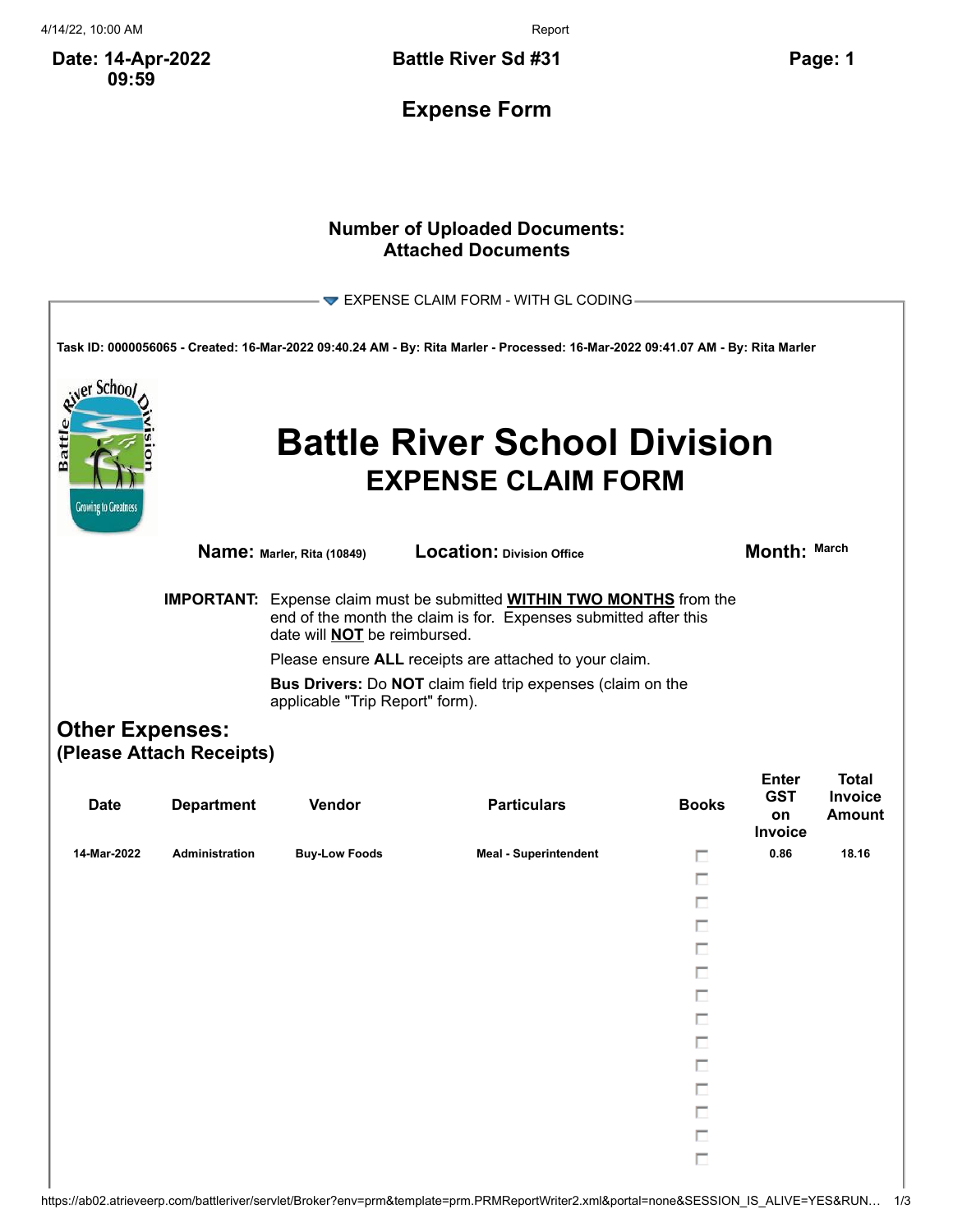## **REGULAR BUSINESS EXPENSES**

**Mileage and Meal Information:**

\*Check this box if your mileage claim for the calendar year **exceeds 5,000 KMS**

| <b>Date</b><br>(YYYYMMDD) | <b>Purpose</b>                             | From/To<br><b>Destination</b>                           |    | Km's<br>Round<br><b>Trip</b> | One<br><b>Way</b><br>Only | <b>Total</b><br><b>KMs</b> | <b>Total</b><br><b>Mileage</b><br><b>Expense</b> | <b>Breakfast</b>            | Lunch                          | <b>Dinner</b>     |
|---------------------------|--------------------------------------------|---------------------------------------------------------|----|------------------------------|---------------------------|----------------------------|--------------------------------------------------|-----------------------------|--------------------------------|-------------------|
| 15-Mar-2022               | <b>Senior Admin</b><br><b>Planning Ses</b> | <b>Pigeon Lake</b>                                      | ø  | 172                          | П                         | 172.00                     | 99.76                                            | $\Box$ 11.00                | $\overline{v}$ 15.00           | $\Box$ 23.50      |
|                           |                                            |                                                         | ø  |                              | п                         | 0.00                       | 0.00                                             | П                           | П                              | П                 |
|                           |                                            |                                                         | ø  |                              | $\Box$                    | 0.00                       | 0.00                                             | П                           | П                              | $\Box$            |
|                           |                                            |                                                         | ø  |                              | п                         | 0.00                       | 0.00                                             | П                           | П                              | П                 |
|                           |                                            |                                                         | Ø, |                              | П                         | 0.00                       | 0.00                                             | п                           | П                              | $\Box$            |
|                           |                                            |                                                         | Ø, |                              | п                         | 0.00                       | 0.00                                             | П                           | П                              | П                 |
|                           |                                            |                                                         | Ø, |                              | П                         | 0.00                       | 0.00                                             | П                           | П                              | П                 |
|                           |                                            |                                                         | ø  |                              | п                         | 0.00                       | 0.00                                             | П                           | П                              | П                 |
|                           |                                            |                                                         | Ø, |                              | П                         | 0.00                       | 0.00                                             | П                           | П                              | П                 |
|                           |                                            |                                                         | Ø, |                              | п                         | 0.00                       | 0.00                                             | П                           | П                              | П                 |
|                           |                                            |                                                         | Ø, |                              | П                         | 0.00                       | 0.00                                             | П                           | П                              | П                 |
|                           |                                            |                                                         | Ø, |                              | п                         | 0.00                       | 0.00                                             | П                           | П                              | П                 |
|                           |                                            |                                                         | Ø, |                              | П                         | 0.00                       | 0.00                                             | П                           | П                              | П                 |
|                           |                                            |                                                         | Ø, |                              | п                         | 0.00                       | 0.00                                             | П                           | П                              | П                 |
|                           |                                            |                                                         | Ø, |                              | П                         | 0.00                       | 0.00                                             | П                           | П                              | П                 |
|                           |                                            |                                                         | Ø, |                              | п                         | 0.00                       | 0.00                                             | П                           | П                              | П                 |
|                           |                                            |                                                         | Ø, |                              | П                         | 0.00                       | 0.00                                             | П                           | П                              | П                 |
|                           |                                            |                                                         | ø  |                              | п                         | 0.00                       | 0.00                                             | П                           | П                              | П                 |
|                           |                                            |                                                         | ø  |                              | п                         | 0.00                       | 0.00                                             | П                           | П                              | П                 |
|                           |                                            |                                                         | ø  |                              | п                         | 0.00                       | 0.00                                             | П                           | П                              | П                 |
|                           |                                            |                                                         |    |                              | <b>Subtotals</b>          | 172.00                     | 99.76                                            | 0.00                        | 15.00                          | 0.00              |
|                           |                                            |                                                         |    | <b>Totals</b>                |                           |                            |                                                  |                             |                                |                   |
|                           |                                            | For Office Use Only:                                    |    |                              |                           |                            |                                                  |                             | Total Mileage 99.76            |                   |
|                           |                                            | <b>Total Subsistence</b><br><b>GST Auto Calculation</b> |    | 5.46                         |                           |                            |                                                  |                             | <b>Total Subsistence 15.00</b> |                   |
|                           |                                            | <b>Total Other Expense</b><br><b>GST Entered</b>        |    | 0.86                         |                           |                            |                                                  |                             | Total Other Expenses 18.16     |                   |
|                           |                                            | <b>Grand Total GST</b>                                  |    | 6.32                         |                           |                            |                                                  |                             | Total Claim 132.92             |                   |
| <b>GL Account Number</b>  |                                            | <b>Taxes Included</b>                                   |    |                              | Amount                    |                            | <b>Tax Code</b>                                  |                             |                                | <b>Tax Amount</b> |
| 1404400000101             |                                            | ⅆ                                                       |    |                              | 132.92                    |                            | ${\mathsf G}$                                    |                             |                                | 6.33              |
|                           |                                            |                                                         |    |                              |                           |                            |                                                  | <b>Total Without Taxes:</b> |                                | 126.59            |
|                           |                                            |                                                         |    |                              |                           |                            |                                                  | <b>Tax Total:</b>           |                                | 6.33              |
|                           |                                            |                                                         |    |                              |                           |                            |                                                  | <b>Total With Taxes:</b>    |                                | 132.92            |
|                           |                                            | <b>Comments:</b>                                        |    |                              |                           |                            |                                                  |                             |                                |                   |